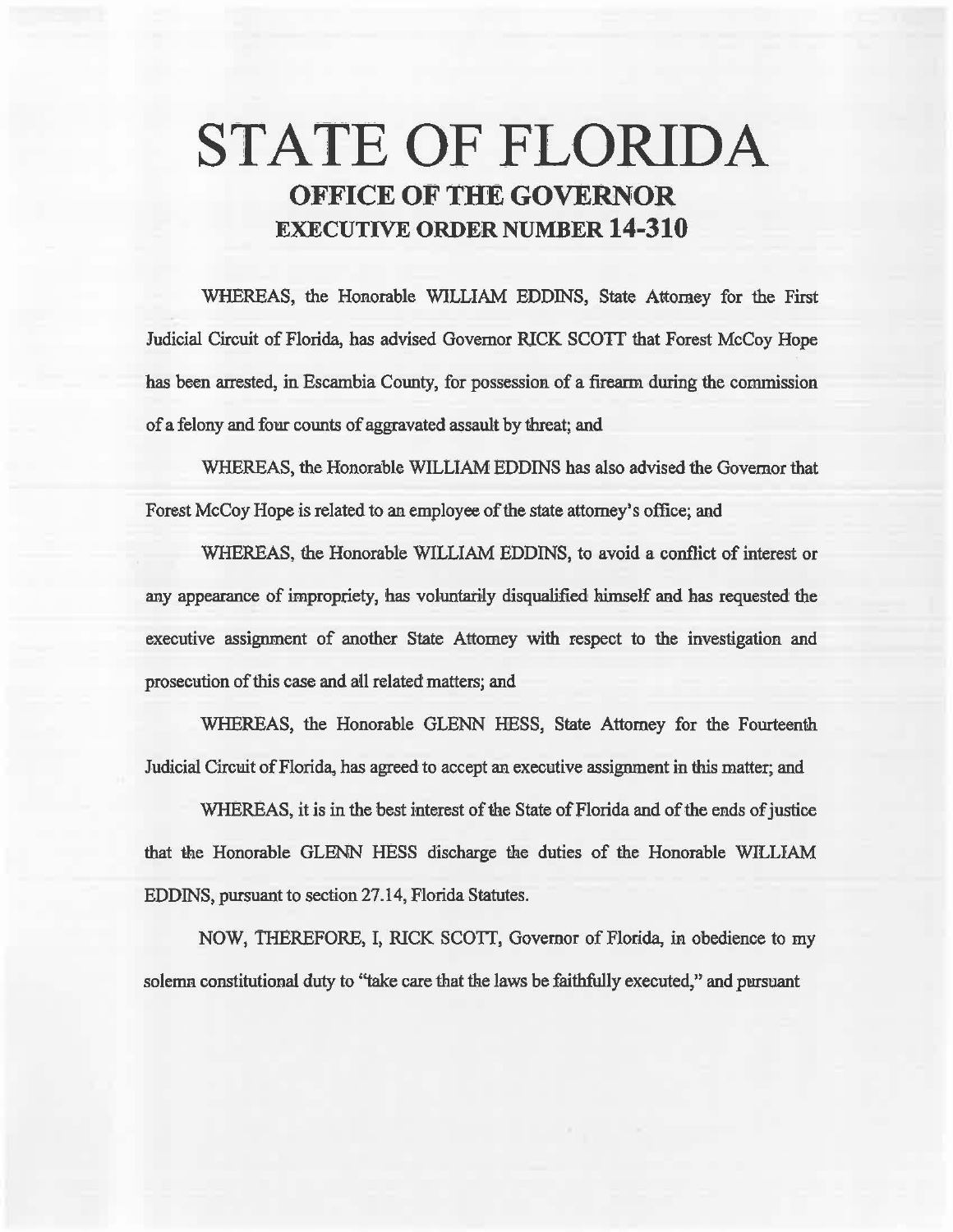to the Constitution and laws of the State of Florida, issue the following Executive Order, effective immediately:

### Section 1.

The Honorable GLENN HESS, State Attorney for the Fourteenth Judicial Circuit of Florida, referred to as the "Assigned State Attorney," is assigned to discharge the duties of the Honorable WILLIAM EDDINS, State Attorney for the First Judicial Circuit of Florida, as they relate to the investigation, prosecution and all matters related to Forest McCoy Hope. Section 2.

The Assigned State Attorney or one or more Assistant State Attorneys and Investigators, who have been designated by the Assigned State Attorney, shalil proceed immediately to the First Judicial Circuit of Florida, and are vested with the authority to perform the duties prescribed herein.

#### Section 3.

All residents of the First Judicial Circuit are requested, and all public officials are directed, to cooperate and render whatever assistance is necessary to the Assigned State Attorney, so that justice may be served.

#### Section 4.

The period of this Executive Assignment shall be for one  $(1)$  year, to and including December 3, 2015.